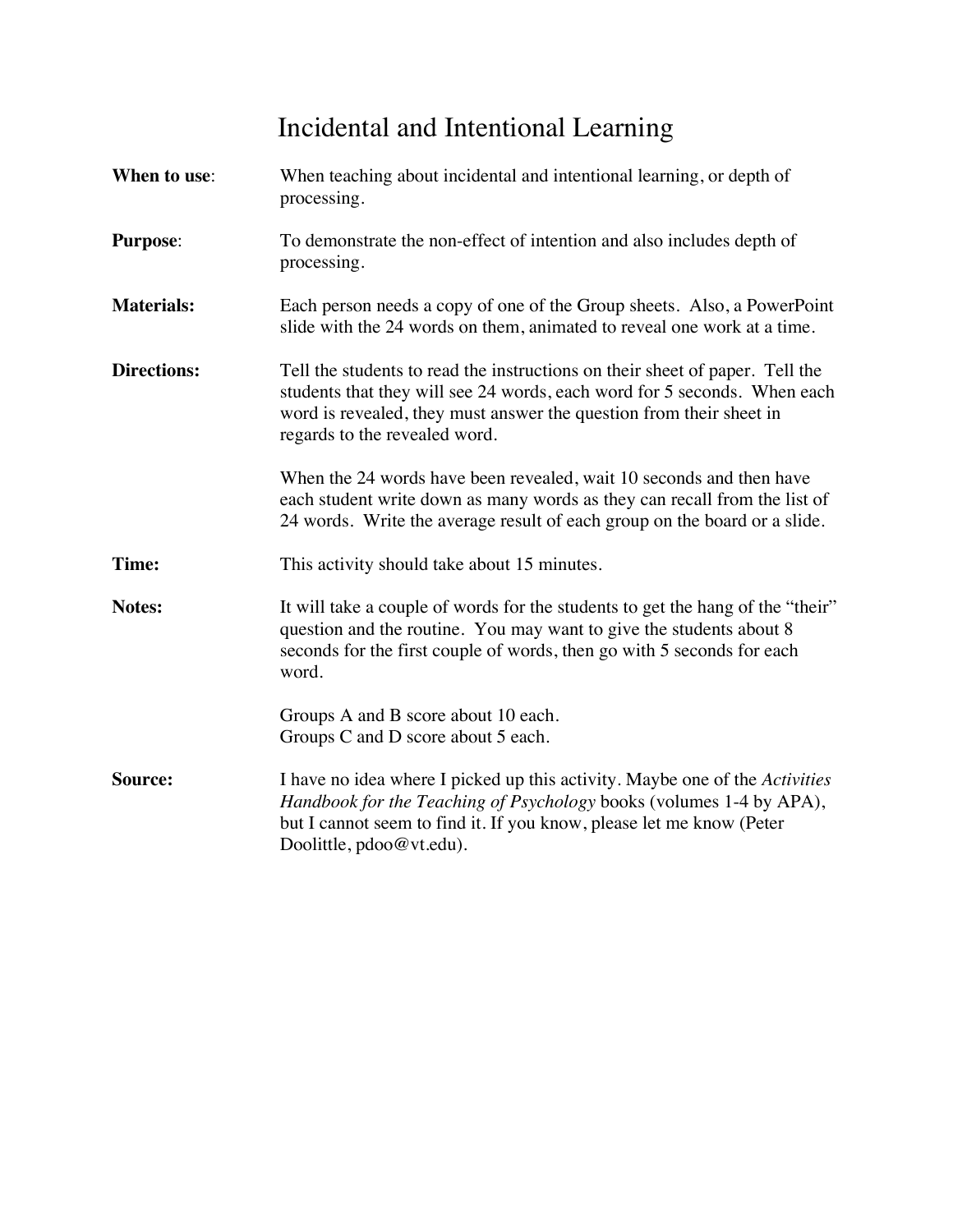# Experiment #3 - Group A

**Directions:** Rate the "pleasantness" of each word,  $1 = \text{very pleasant to } 5 = \text{very unpleasant.}$ Pleasantness is how much you like the word. When this experiment is over, you will be asked to recall the words on the list.

|               |                | $\mathcal{I}$ . |                             |             |                                                   |
|---------------|----------------|-----------------|-----------------------------|-------------|---------------------------------------------------|
|               |                |                 | $\mathbf{14.}$              | $1\delta$ . |                                                   |
| $\mathcal{R}$ | $\overline{a}$ |                 | $\mathbf{D}$ , $\mathbf{D}$ |             | e de la construcción de                           |
|               |                |                 | $10.$ $\qquad$              |             | $\mathbf{A}_{\bullet}$ and $\mathbf{A}_{\bullet}$ |

### Experiment #3 - Group B

**Directions:** Rate the "pleasantness" of each word,  $1 = \text{very pleasant to } 5 = \text{very unpleasant.}$ Pleasantness is how much you like the word.

| $\mathcal{D}$ |  |  |  |
|---------------|--|--|--|
| $\mathcal{R}$ |  |  |  |
|               |  |  |  |

# Experiment #3 - Group C

**Directions**: Indicate, yes or no, whether each word has an "*a"* or an "*f"* in it. When this experiment is over, you will be asked to recall the words on the list.

| $\mathcal{R}$ |  |  |  |
|---------------|--|--|--|
|               |  |  |  |

#### Experiment #3 - Group D

**Directions**: Indicate, yes or no, whether each word has an "*a"* or an "*f"* in it.

|          |  | $\mathbf{H}_{\mathbf{a}}$ and $\mathbf{H}_{\mathbf{a}}$ and $\mathbf{H}_{\mathbf{a}}$ |  |
|----------|--|---------------------------------------------------------------------------------------|--|
|          |  |                                                                                       |  |
| $\Delta$ |  |                                                                                       |  |